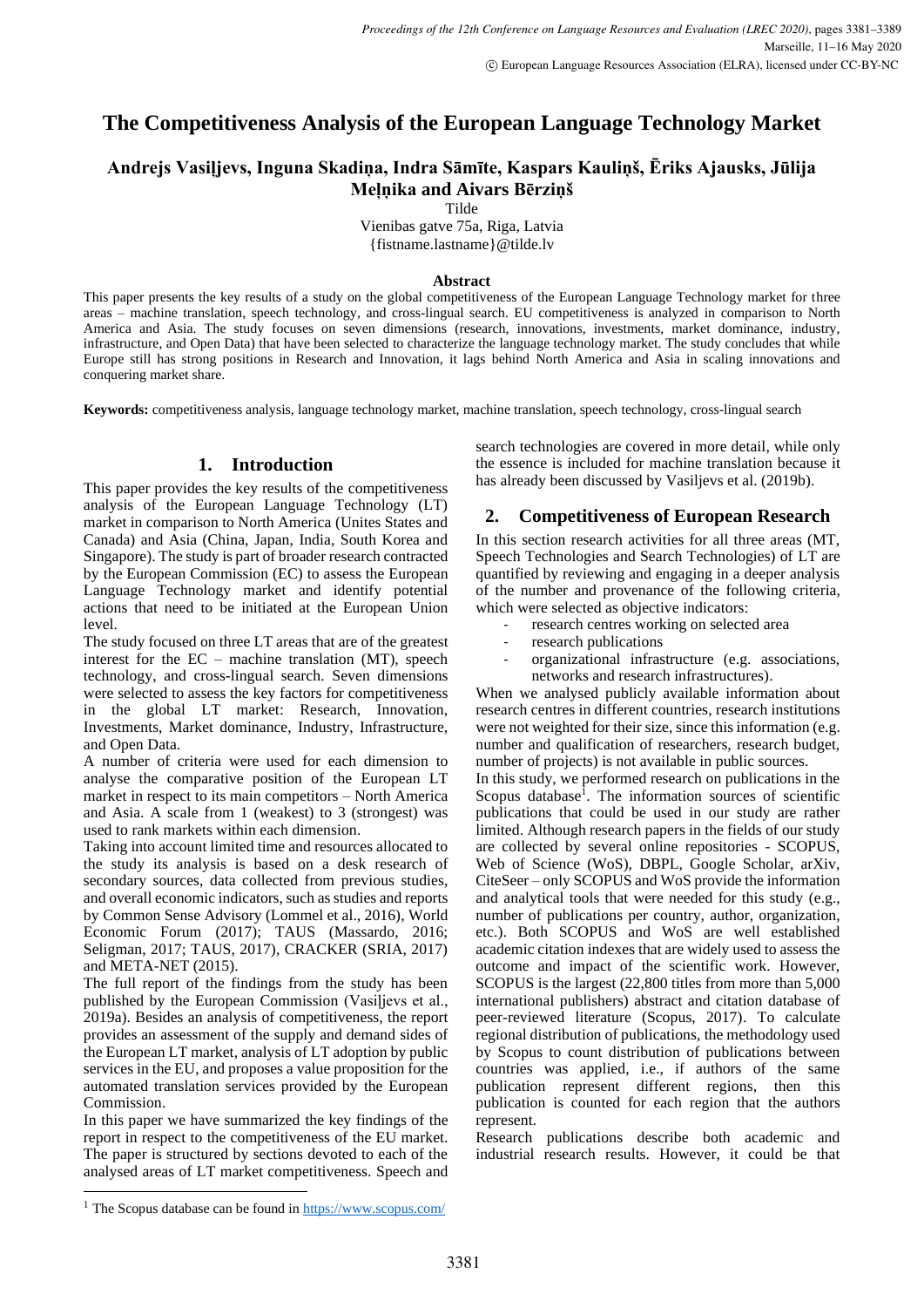industrial research is not entirely disclosed, since not all industrial research results are made public.

# **2.1 Research in Machine Translation**

The main findings for Machine Translation have been summarized by Vasiljevs et al (2019b):

- Europe has the largest number of research centres, almost twice as many as North America (54 vs. 14 in Asia and 23 in North America).
- Number of publications in top conferences and journals is very similar for North America and Europe [\(Figure 1\)](#page-1-0). However, it should be noted that the trend in the last two years is an increasing amount of research in Asia.
- When the top 20 authors are compared, half (10) of the most prolific authors are currently working in Europe, 9 in Asia, and only one in America.



<span id="page-1-0"></span>Figure 1: Distribution of publications on "machine translation" between regions in ACL, COLING, EACL, NAACL and NIPS proceedings (2010-2017).

# **2.2 Research in Speech Technologies**

# **2.2.1 Research Centres**

Research in speech technology occurs in companies and in academic research centres. EU multilingualism policy and language diversity of Europe is a reason for more research centres in Europe than in other regions. The International Speech Communication Association (ISCA) lists 176 speech laboratories from 37 countries around the world<sup>2</sup>. Europe is a leader with the largest number of laboratories (72 in total out of 176).

# **2.2.2 Publications**

We have analysed publications found in the Scopus database by querying the database for "speech recognition" OR "text-to-speech" OR "speech synthesis" in the title, abstract and keywords. [Figure 2](#page-1-1) presents the number of publications by year during the period from 2000 to 2017 (55,185 publications in total). The curve clearly demonstrates an increasing interest over the latest years in speech recognition and this gain is mostly due to the recent advances in technology based on more powerful and accurate deep learning methods. At the same time, although there is less interest in speech synthesis, this interest remains stable.

When regions are compared, the leader is Asia (41% of publications), followed by Europe with 11,596 or 34% of publications, while for 7,811 (25%) publications at least one author is from North America [\(Figure 3\)](#page-1-2).

While in general the number of publications is higher for Asia than for Europe, this proportion changes, when publications of top conferences are compared, putting Europe in first place followed by North America. However, it should be noted that the trend in the last two years is an increasing number of research from Asia in comparison to Europe and North America.



<span id="page-1-1"></span>Figure 2 : Numbers of publications per year for "speech recognition" OR "text-to-speech" OR "speech synthesis" in the Scopus DB (2010-2017).



<span id="page-1-2"></span>Figure 3: Distribution of publications by region for "speech recognition" OR "text-to-speech" OR "speech synthesis" in the Scopus DB (2010-October 2018).

# **2.3 Research in Search Technologies**

#### **2.3.1 Research Centres**

We measure the number of research institutions working in information retrieval by comparing the number of organizations that have published papers on this topic in the field's most important conferences - SIGIR, WSDM, ICTIR, ECIR and SPIRE - for the time period 2010-2018. In total 160 organizations have been identified. 142 are from the countries included in our analysis. Most of the

<sup>&</sup>lt;sup>2</sup> <http://www.isca-students.org/?q=speechlabs>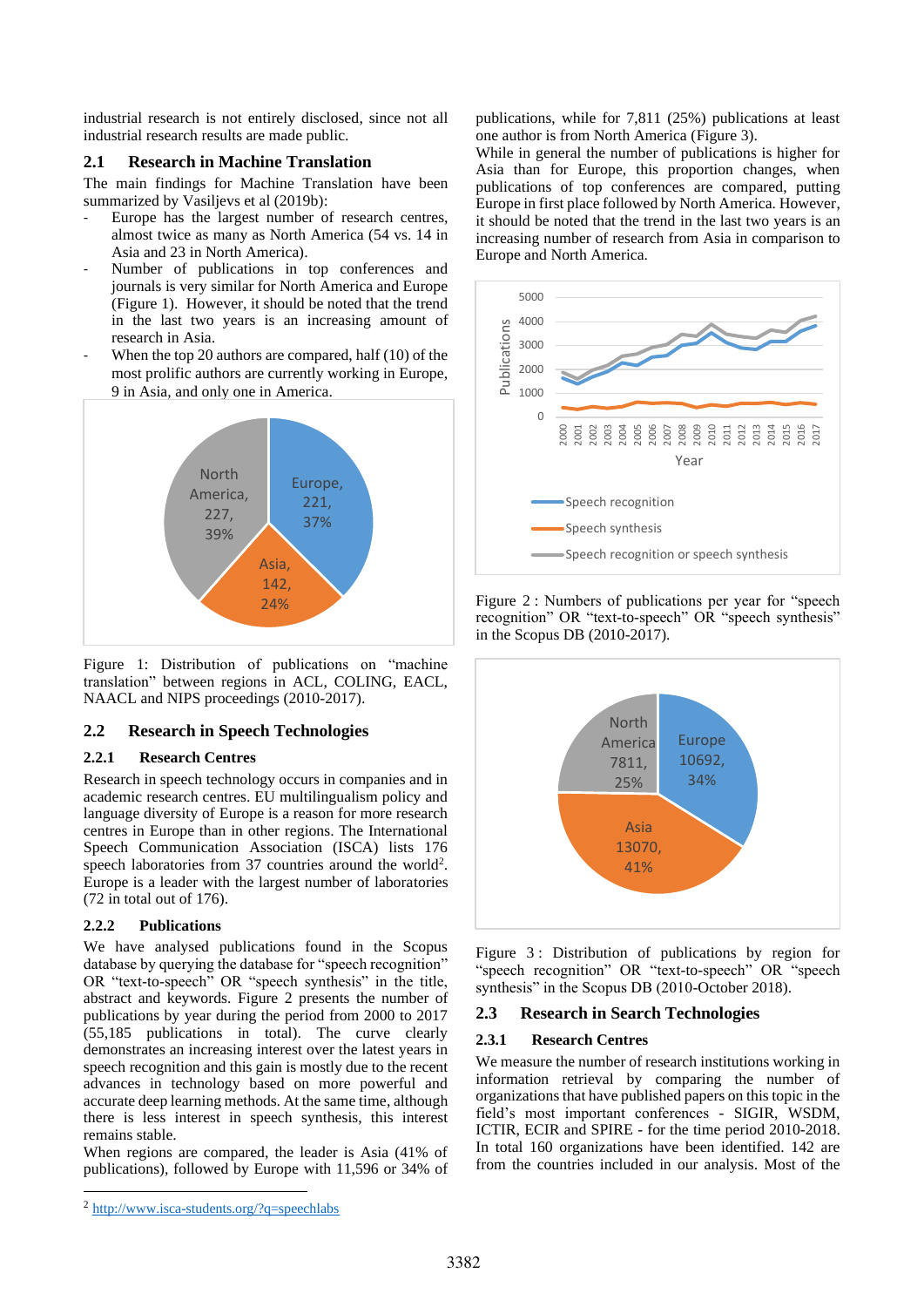organizations (63 in total) are from Europe, while there are 47 institutions from North America and 32 from Asia.

# **2.3.2 Publications**

Similarly, to the two other language technology fields we analysed publications that are indexed in the Scopus database by searching for "cross language information retrieval" or "cross lingual information retrieval" in the title, abstract, or keyword field. However, the analysis demonstrated a constant decrease of publications in 2010- 2017, with less than 60 publications per year. Because of this tendency we widened our query and looked for publications related to the concept of "cross language" solutions which seems to be a stable and slowly growing research topic. Our analysis of publications related to information retrieval for 2000-2017 also demonstrates more interest in this topic before year 2010. However, the number of publications after 2010 is rather stable (about 6K a year).

The information retrieval field covers different topics that are not related to search in natural language, thus in this study only publications from SCOPUS database in which "information retrieval" is mentioned together with "text" or "word" in the title, abstract, or keyword field are considered. When the number of publications is compared between countries of our study in North America, Asia and Europe, the leader is Asia with 4933 publications, followed by Europe with 4394 publications, and North America with 2963 publications [\(Figure 4\)](#page-2-0).



<span id="page-2-0"></span>Figure 4 : Distribution of publications between regions when querying for "information retrieval" together with "text" or "word" (2010-November 2018).

# **3. Innovation**

We defined innovation as "the implementation of a new or significantly improved product (good or service), or process, a new marketing method, or a new organizational method in business practices, workplace organization or external relations." (OECD and Statistical Office of the European Communities, 2005). As proxies for innovation by region, we analysed the market of origin of the most popular tools, the emergence of start-ups in the respective industry across regions and the known implementation of the latest technique in the respective area. The start-up companies were analysed using the AngelList database<sup>3</sup>.

# **3.1 Innovation in Machine Translation**

The analysis of comparative advances in MT by Vasiljevs et al. (2019b) concluded that Europe is a global leader in innovating translation technologies and services. They showed that Europe leads in development and implementation of translation automation tools, while North America comes in second. The same situation has been observed in the area of translation technology startups. However, global adoption of neural MT is led by global providers Google and Facebook but European companies and public services are quick to follow.

# **3.2 Innovation in Speech Technologies**

In speech recognition technologies, the European market is dominated by multi-national players headquartered in the United States (including Microsoft, Nuance, Amazon, IBM, Google, Apple, and Facebook). Indigenous vendors are predominantly niche players serving local markets. The presence of these large players is a deterrent to market entry by local entrepreneurs and innovators. This conclusion has been corroborated by IDC data<sup>4</sup>.

Another indicator of emerging innovations are start-up companies that introduce new solutions to the market that address business needs and novel business models. Using the AngelList database we tracked emerging start-ups and screened the voice and speech recognition services that the new companies offer. According to the Angel List database resources on 11 October, 2018 altogether there are 204 start-ups in the field of voice/speech recognition. The majority (113) are located in North America, while 51 are registered in Europe but 25 in Asia. 15 companies were registered in other regions (South America, Africa, Australia) or information regarding their location was not provided.

Developments in natural language processing and neural network technology have improved the speech and voice technology so much so that today it is reportedly on par with humans. However, although Google supports 119, Nuance over 86 languages and dialects, the speech recognition performance among languages is not equal.

It can be concluded that North America is the global leader in innovating speech technologies and services, with Europe coming in second.

# **3.3 Innovation in Search Technologies and Services**

There is strong evidence that Google is a global leader in web search technologies covering 92% of global market. Although globally Google dominates, the regional picture in Asia is more diverse. As an example, in China the dominant search engine with over 82% market share is Baidu while Google comes in at 0.61% and Bing at 0.37%. 5 Moreover, in Russia Yandex is aggressively expanding its ecosystem beyond its core search engine. As a result, Yandex leads the Russia market with 57.9%, leaving Google in second place with 43,3% of market share.<sup>6</sup>

<sup>&</sup>lt;sup>3</sup> <https://angel.co/>

<sup>4</sup> IDC 2018 for SMART 2016-0103 Lot 1

<sup>5</sup> [https://www.searchenginejournal.com/seo-101/meet-search](https://www.searchenginejournal.com/seo-101/meet-search-engines/)[engines/](https://www.searchenginejournal.com/seo-101/meet-search-engines/)

<sup>6</sup> [http://gs.statcounter.com/search-engine-market-](http://gs.statcounter.com/search-engine-market-share/all/russian-federation/#monthly-201709-201809)

[share/all/russian-federation/#monthly-201709-201809](http://gs.statcounter.com/search-engine-market-share/all/russian-federation/#monthly-201709-201809)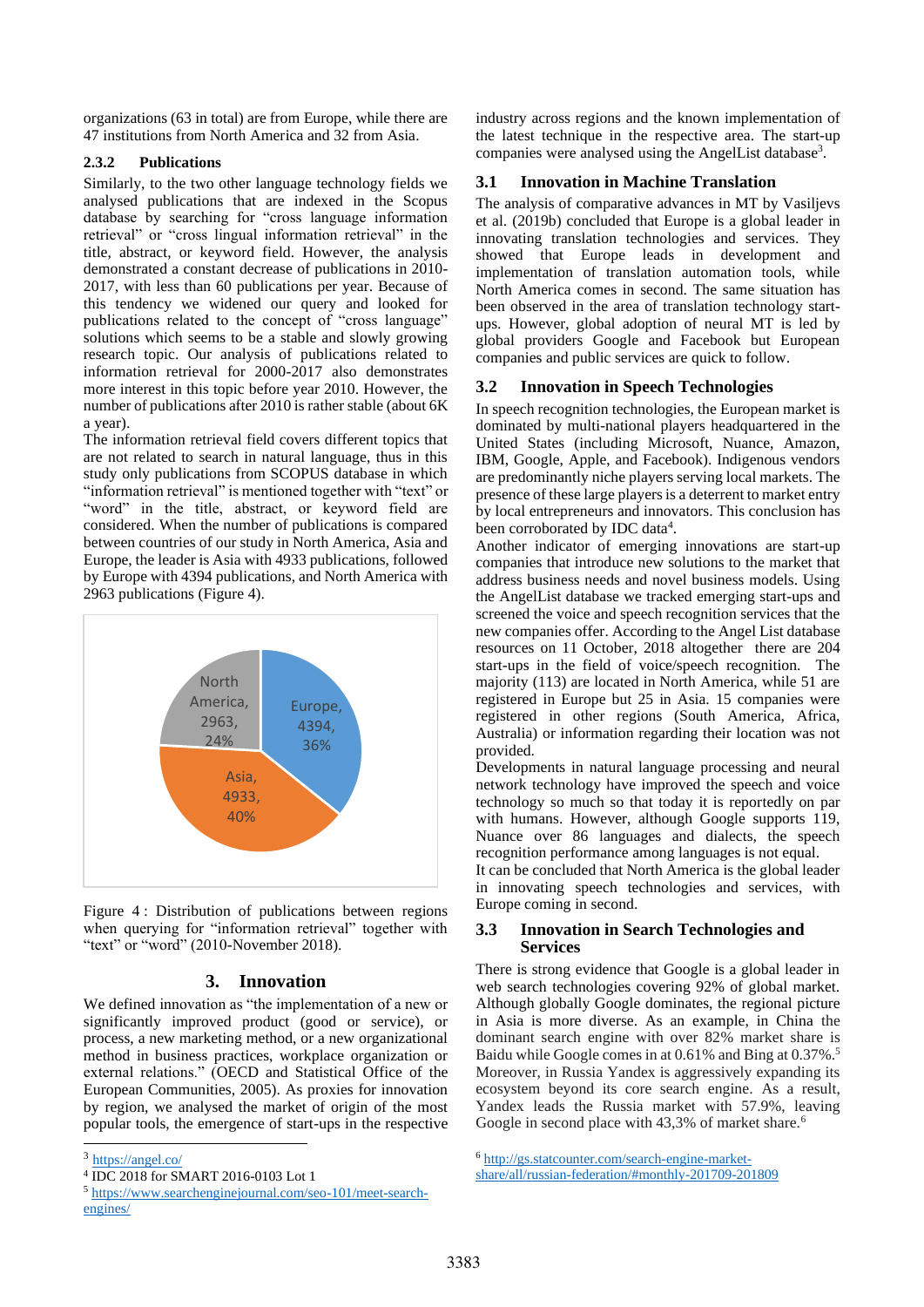Based on publicly available resources, we reviewed the evaluation and assessments by experts of enterprise search/website engines. We analysed four lists of popularity measures. (1) The magazine *CIO Application* has collected information from enterprises and created their list of the most reputable tools<sup>7</sup>. (2) Analysts from  $G2$ Crowd have done research on the most popular enterprise search software tools, based on three criteria: ease of use, requirements, and ease of doing business and created the list of companies that provide most efficient solution8. (3) At the same time the business review journal Business Online has created the list of top 20 companies that most fit enterprise needs. $9$  (4) We also looked at the list which is purely based on reviews of open source tools.<sup>10</sup> Based on these findings we created a list that reflects the most popular search tools summarized in [Table 1](#page-3-0)<sup>11</sup>.

| <b>Search</b>        | Language <sup>12</sup> , <sup>13</sup>        | <b>Region (HQ)</b> | <b>Market</b> |
|----------------------|-----------------------------------------------|--------------------|---------------|
| engines              |                                               |                    | <b>Share</b>  |
| Google               | Multiling.                                    | N. America         | 92.31         |
| bing                 | Multiling. <sup>14</sup>                      | N.America          | 2.27          |
| Yahoo!               | Multiling. <sup>15</sup>                      | N. America         | 2.51          |
| (powered<br>by       |                                               |                    |               |
| bing)                |                                               |                    |               |
| Baidu                | Chinese                                       | Asia               | 0.85          |
| YANDEX RU            | Multiling. <sup>16</sup>                      | Other (Russia)     | 0.61          |
| Shenma               | Chinese                                       | Asia               | 0.18          |
| YANDEX <sup>17</sup> | Multiling. $18$                               | Other (Russia)     | 0.31          |
| DuckDuckGo           | Multiling.                                    | N. America         | 0.33          |
| Naver                | Korean                                        | Asia               | 0.18          |
| Haosou               | Chinese                                       | Asia               | 0.08          |
| Sogou<br>(runs       | Chinese/                                      | Asia               | 0.1           |
| CLIR platform        | English <sup>19</sup>                         |                    |               |
| 'Sogou               |                                               |                    |               |
| English')            |                                               |                    |               |
| MSN (powered         | Multiling.                                    | N. America         | 0.08          |
| by Bing)             |                                               |                    |               |
| Daum                 | Korean                                        | Asia               | 0.02          |
| Mail.ru              |                                               | Other (Russia)     | 0.04          |
| Seznam               | Czech                                         | Europe             | 0.04          |
| Ask Jeeves/          | Multiling.                                    | N. America         | 0.01          |
| Ask.com              |                                               |                    |               |
| CocCoc               | Vietnamese/                                   | Other              | 0.02          |
| (powered)<br>by      | English <sup>20</sup>                         | (Vietnam)          |               |
| Google)              |                                               |                    |               |
| Other                |                                               |                    | 0.06          |
| $T = 11 + 121 + 1$   | $\overline{r}$ $\overline{r}$<br>$\mathbf{r}$ | $\mathbf{1}$       | $1 -$<br>1.   |

<span id="page-3-0"></span>Table 1 : Market of origin of most popular search tools.

Another indicator of innovation is the emergence of startup companies. The analysis of the regional distribution of

7 [https://www.cioapplications.com/vendors/top-10-enterprise](https://www.cioapplications.com/vendors/top-10-enterprise-search-solution-providers-2018-rid-75.html)[search-solution-providers-2018-rid-75.html](https://www.cioapplications.com/vendors/top-10-enterprise-search-solution-providers-2018-rid-75.html)

<sup>9</sup> <https://financesonline.com/site-search/#unbxd>

<sup>10</sup> [https://greenice.net/elasticsearch-vs-solr-vs-sphinx-best-open](https://greenice.net/elasticsearch-vs-solr-vs-sphinx-best-open-source-search-platform-comparison/)[source-search-platform-comparison/](https://greenice.net/elasticsearch-vs-solr-vs-sphinx-best-open-source-search-platform-comparison/)

- <sup>11</sup> <http://gs.statcounter.com/search-engine-market-share>
- <sup>12</sup> [https://en.wikipedia.org/wiki/List\\_of\\_search\\_engines](https://en.wikipedia.org/wiki/List_of_search_engines)

<sup>13</sup> [www.searchengineshowdown.com/language/limits.shtml](http://www.searchengineshowdown.com/language/limits.shtml)

search technology start-ups from the AngelList database shows that North America is the leader in the number of emerging start-up's followed by Europe, and Asia in a distant third position.

Even though an analysis of comparative advances in search shows that North America is a global leader in innovating search technologies and services by dominating the global market and boosting start-ups, it must be concluded that when it comes to cross lingual search, Europe's and China's demand for translated information retrieval is fostering the regions to seek solutions.

# **4. Investments**

Investments in the context of this study are measured by the merger and acquisition, venture capital, and start-up financing of companies that can be identified as being engaged in language services.

#### **4.1 Investments in Machine Translation**

Although Europe may have a global lead in research, as noted above, it lags in investment capacity. North America has a dominant presence in machine translation developed by the U.S.-based technology giants (such as Facebook, Google, Amazon, and Microsoft). In addition, North America also dominates the translation sector and by association also the machine translation component (more details in Vasiljevs et al., 2019b).

#### **4.2 Investments in Speech Technologies**

Investment activity in the speech technology field is dominated by North American companies, with Asian companies coming in second. There is relatively little activity in Europe. As can be seen from the extensive list of Speech technologies recent venture capital and start-up financing transactions<sup>21</sup> and summary in [Table](#page-4-0)  $2$ , investment funding for developing speech technologies is clearly dominated by companies from North America, where North American companies and start-ups are getting a significant amount of funding from private funds and investors.

<sup>16</sup> [https://yandex.com/support/webmaster/robot](https://yandex.com/support/webmaster/robot-workings/supported-languages.html)[workings/supported-languages.html](https://yandex.com/support/webmaster/robot-workings/supported-languages.html)

<sup>17</sup> Although Yandex and Yandex.ru are managed by one company Yandex – the statcounter.com methodology divides usage of two different sites Yanex.ru which is predominantly used in Russia and Yandex which is targeted outside Russia. [https://searchengineland.com/russias-yandex-search-engine](https://searchengineland.com/russias-yandex-search-engine-goes-global-42381)[goes-global-42381](https://searchengineland.com/russias-yandex-search-engine-goes-global-42381)

<sup>18</sup> [https://yandex.com/support/webmaster/robot-](https://yandex.com/support/webmaster/robot-workings/supported-languages.html)

- <sup>19</sup> <https://en.wikipedia.org/wiki/Sogou>
- <sup>20</sup> <https://coccoc.com/search>

<sup>8</sup> [https://www.g2crowd.com/categories/enterprise-](https://www.g2crowd.com/categories/enterprise-search#highest_rated)

[search#highest\\_rated](https://www.g2crowd.com/categories/enterprise-search#highest_rated)

<sup>14</sup> [https://docs.microsoft.com/en-us/azure/cognitive-](https://docs.microsoft.com/en-us/azure/cognitive-services/bing-web-search/language-support)

[services/bing-web-search/language-support](https://docs.microsoft.com/en-us/azure/cognitive-services/bing-web-search/language-support)

<sup>15</sup> <https://angel.co/>

<https://developer.yahoo.com/search/languages.html>

[workings/supported-languages.html](https://yandex.com/support/webmaster/robot-workings/supported-languages.html)

<sup>21</sup> <https://index.co/market/speech-recognition/investments>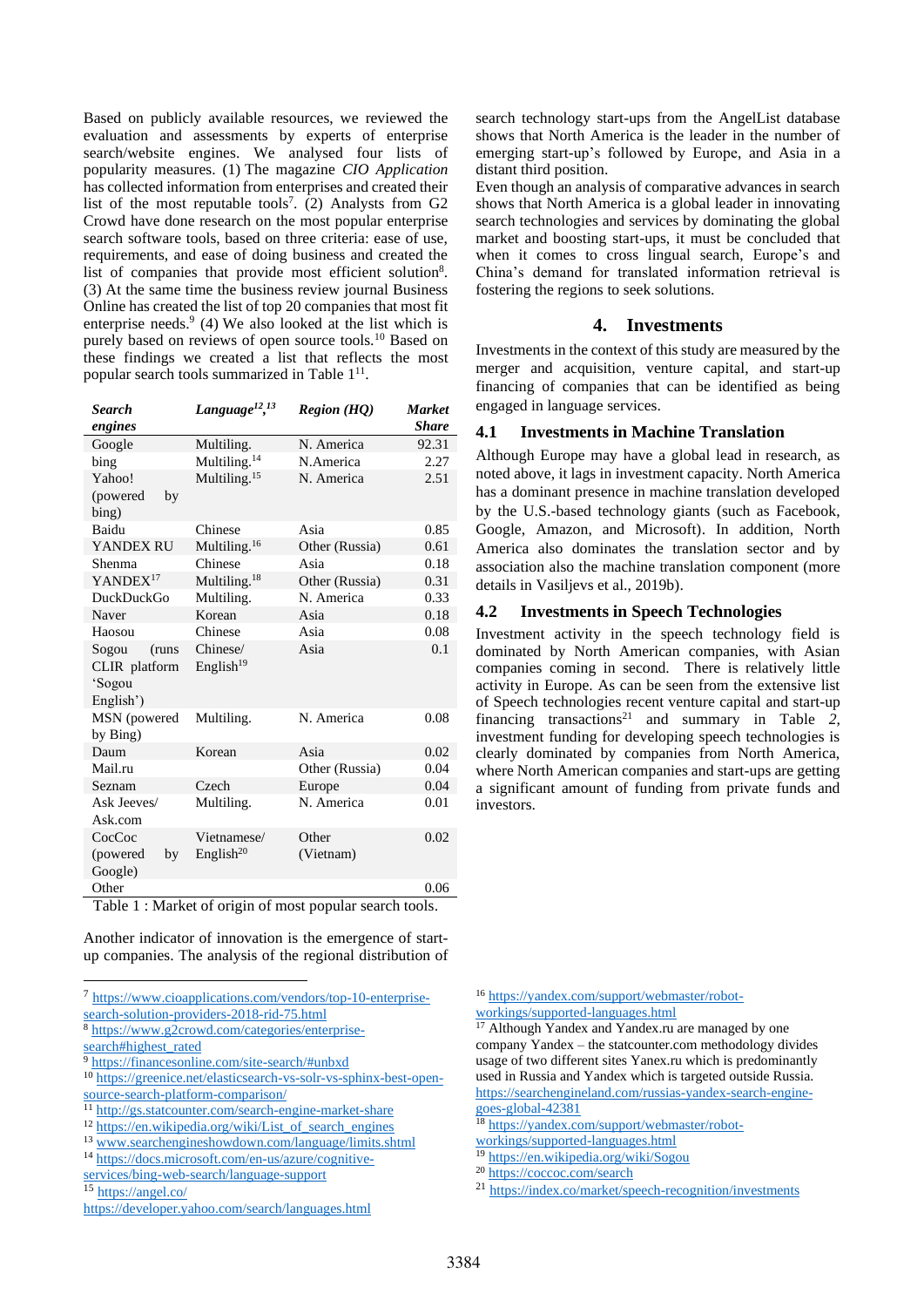| <b>Region</b>           | <b>Invested USD</b> |
|-------------------------|---------------------|
| North America           | 287 248 000         |
| Europe                  | 18 916 600          |
| Asia                    | 84 290 000          |
| Total (disclosed deals) | 390 454 600         |

Table 2 : Funding by region.

<span id="page-4-0"></span>At the same time, it must be noted that out of respect for competition not all companies are disclosing the details of deals or exact amounts. Therefore, the true investment amounts (especially in Asia) might be noticeably larger.

#### **4.3 Investments in Search Technologies**

Based on information gathered by Index.co, <sup>22</sup> Asia dominates the market in terms of attracted investment by search companies. From 2012 to 2018 Asian search companies have attracted more than 9 billion USD of funding, while North American companies have attracted nearly 5 billion and the EU – 1.1 billion [\(Table](#page-4-1) *3*).

| Region        | <b>Investments USD</b> |
|---------------|------------------------|
| North America | 4 806 300 000          |
| Europe        | 1 107 700 000          |
| Asia          | 9 032 100 000          |

<span id="page-4-1"></span>Table 3 : Investments in search technology companies by region.

### **5. Market Dominance**

We analysed the market dominance in all three areas by comparing total web traffic (e.g. number of times a unique IP address has entered the webpage of the said company) received by dedicated web domains of the largest providers of the respective Language Technology services.

We selected two web traffic analysis tools for collecting and analysing data. Semrush<sup>23</sup> is used to analyse market dominance in all categories and subcategories, except Web search service providers, where we selected specialised analysis tool Statcounter<sup>24</sup> that specifically provides web search tool traffic analytics.

#### **5.1 Market Dominance in Machine Translation**

In this study the main indicator for measuring market dominance is web traffic attracted by MT service providers. Based on the analysis, North America clearly dominates the market in terms of attracting customers to their services. With their relatively few, but clearly dominating presence and market penetration the Asian MT companies are snapping at the heels of the North American companies. There is a greater number of European companies, but their market presence is more fragmented resulting in a weaker market position overall.

#### **5.2 Market Dominance in Speech Technologies**

In this study we looked at the two main subcategories and the respective service and technology suppliers  $-$  (a) speech and voice recognition technology providers, and (b) voice synthesis and text-to-speech technology providers, analysing the web traffic to the dedicated websites and landing pages of the top industry players.

The speech and voice recognition market is almost completely dominated by the large US based global corporations that are using speech recognition technology as part of their product or service functionality to enhance closer communication with the end user. Our analysis [\(Figure 5\)](#page-4-2) clearly demonstrates the extensive market dominance by the North American players followed by a tiny fraction of the web traffic to the three Asia based company (Brianasoft, IFlytek, Auraya Systems) websites. The web traffic of the leading Speech recognition service provider Nuance has a tenfold advantage over the closest follower Google, and Google has an eightfold advantage over the next in the row. There are no European companies among the 15 largest speech/ voice recognition service providers.



<span id="page-4-2"></span>Figure 5 : Monthly speech recognition dedicated website visits, averaged from 03.-09.2018, green – North America, orange – Asia. Logarithmic graph.

In the speech synthesis market [\(Figure 6\)](#page-4-3) the US based tech giants outperform the top companies focussed on speech synthesis alone (exc. Hoya) multiple times with Google being the clear leader. At the same time organic web traffic to their speech synthesis dedicated web addresses forms just a tiny fraction of the general traffic to their main websites.



<span id="page-4-3"></span>Figure 6: Monthly speech synthesis dedicated website visits, averaged from 03.-09.2018, green – North America, blue – Europe, orange – Asia.

<sup>22</sup> <https://index.co/market/search>

<sup>23</sup> <https://www.semrush.com/company/>

<sup>24</sup> [http://gs.statcounter.com](http://gs.statcounter.com/)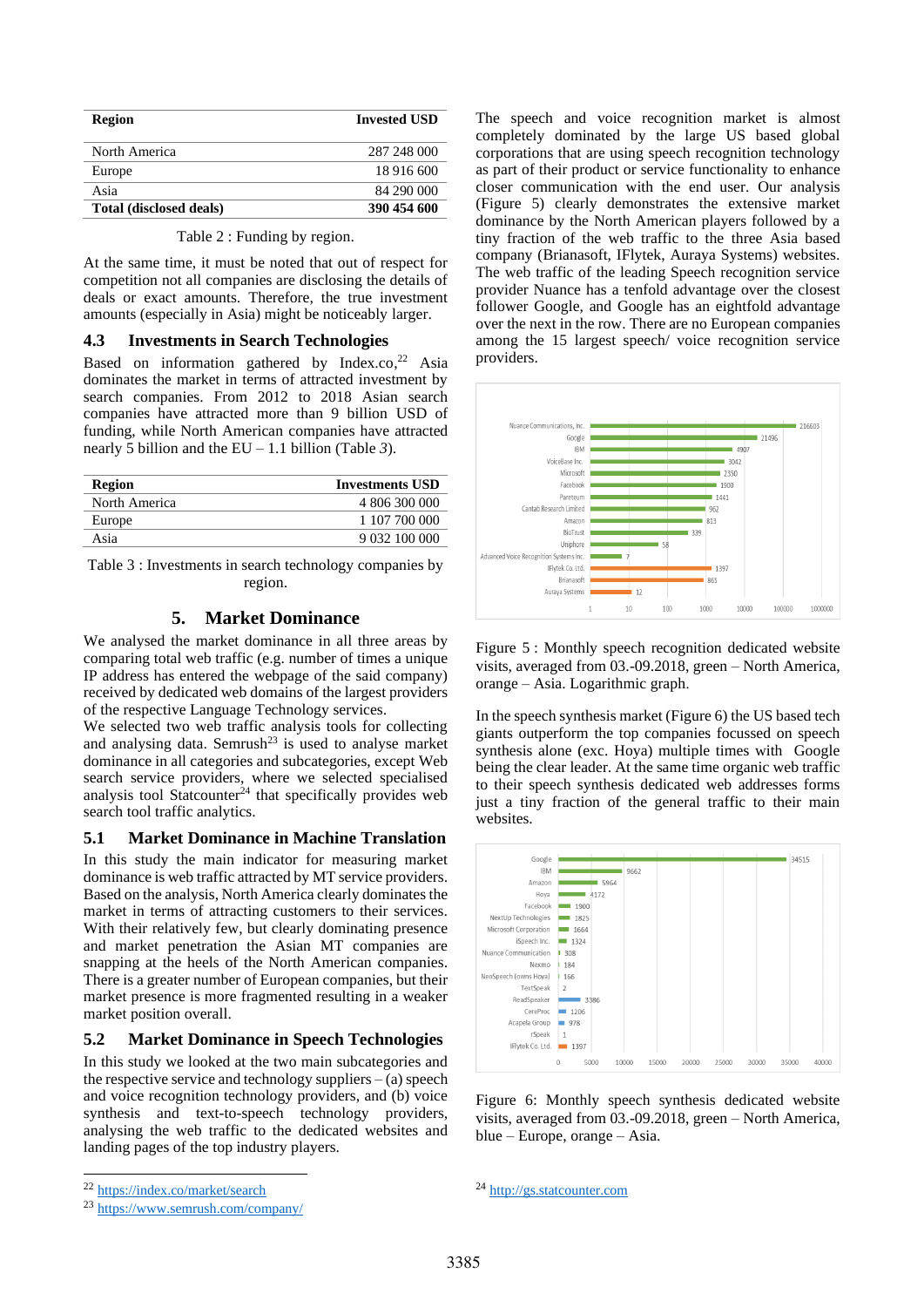# **5.3 Market Dominance in Search Technologies**

In order to conduct market dominance analysis for search technology we have looked at the two main subcategories and the respective service and technology suppliers  $-$  (a) web search providers, and (b) enterprise search tool providers, analysing the relative market share of the main web search companies and the web traffic to the dedicated websites and landing pages of the top enterprise search tool providers.

Our analysis shows clear dominance by Google Search in the web search market of the respective regions, whereas the enterprise search tool market is led by the European company Elasticsearch.

# **6. Industry**

Industry in the context of this study is defined as the commercial language technology developers and service providers. The criteria for measuring the Industry dimension is the market capitalization and estimates of market revenues of the companies that can be identified as being engaged in language services.

# **6.1 Machine Translation Industry**

North America exhibits global dominance due to US based tech giants with the Asia region developing quickly based on several giant Chinese e-commerce companies that have a greater average market capitalization in comparison to the EU based companies. The EU lags behind as European companies have a lesser global presence.

# **6.2 Speech Technology Industry**

Within the speech technology industry there are two distinct segments. The first segment is large developers for whom speech technologies are a competitive advantage technology for enhancing, popularizing, and marketing other products and services such as Alexa by Amazon. This could be considered a B2C (business to consumer) segment. The second segment is developers for whom the technology itself is the product, and who supply speech technologies as a service such as Nuance which supplies speech recognition software for use by Daimler in automobiles. This could be considered a B2B (business to business) segment. As can been seen from [Table 4,](#page-5-0) leading market players in voice recognition software development are located in North America (predominantly the US).

In both segments speech technology has overwhelmingly been developed by North America based companies, followed by their Asian counterparts for whom speech technologies are means by which to better penetrate consumer markets. In the B2B segment, companies for whom speech technologies are their core business, are also overwhelmingly based in North America.

# **6.3 Search Technology and Service Industry**

We have identified three segments in this market: publicly available B2C (such as Google), for internal company use B2B (such as Amazon) and the technologies underlying both segments.

All three segments are clearly dominated by the North America based search giants Google and Microsoft and the underlying Apache technology. Search is clearly a market defining and influencing technology for the information retrieval and analysis potential. While the giant North America based search companies have the European and Arabic language markets wrapped up, Asian companies are fighting it out in their home markets for dominance. There are a greater number of European search companies offering enterprise services and specific languages. Therefore, their market presence is more fragmented resulting in a weak position.

|                         | <b>COMPANY</b>                 | <i><b>COUNTRY</b></i> | <b>REGION</b> |
|-------------------------|--------------------------------|-----------------------|---------------|
| 1                       | Acapela Group                  | Belgium               | Europe        |
| $\overline{2}$          | Alphabet Inc.                  | US                    | N. America    |
| 3                       | Amazon.Com                     | US                    | N. America    |
| $\overline{\mathbf{4}}$ | Baidu                          | China                 | Asia          |
| 5                       | Cantab<br>Research<br>Limited  | UK                    | Europe        |
| 6                       | CereProc                       | UK                    | Europe        |
| 7                       | Facebook                       | <b>US</b>             | N. America    |
| 8                       | Google                         | <b>US</b>             | N. America    |
| 9                       | <b>IBM</b>                     | <b>US</b>             | N. America    |
| 10                      | Iflytek Co., Ltd.              | China                 | Asia          |
| 11                      | iSpeech Inc.                   | <b>US</b>             | N. America    |
| 12                      | LumenVox LLC                   | <b>US</b>             | N. America    |
| 13                      | Microsoft Corporation          | <b>US</b>             | N. America    |
| 14                      | NeoSpeech                      | <b>US</b>             | N. America    |
| 15                      | Nexmo                          | <b>US</b>             | N. America    |
| 16                      | NextUp Technologies            | <b>US</b>             | N. America    |
| 17                      | Nuance<br>Communication        | <b>US</b>             | N. America    |
| 18                      | Pareteum Corporation           | US                    | N. America    |
| 19                      | Hoya                           | <b>US</b>             | N. America    |
| 20                      | rSpeak                         | The<br>Netherlands    | Europe        |
| 21                      | Sensory Inc.                   | <b>US</b>             | N. America    |
| 22                      | <b>SESTEK</b>                  | Turkey                | Other         |
| 23                      | TextSpeak                      | <b>US</b>             | N. America    |
| 24                      | VoiceBox<br>Technologies Corp. | <b>US</b>             | N. America    |
| 25                      | VoiceVault Inc.                | <b>US</b>             | N. America    |

<span id="page-5-0"></span>Table 4 : Leading market players in voice recognition (listed in alphabetical order). 25

# **7. Infrastructure**

We define infrastructure as the technical (computing) infrastructure needed for developing, running and utilizing

Market by Vertical, and Geography – Global Forecast to 2022" by marketsandmarkets.com

<sup>&</sup>lt;sup>25</sup> Selection of Speech Technology companies is based on the "Speech and Voice Recognition Market by Technology, Vertical and Geography - Global Forecast to 2023" and "Text-to-Speech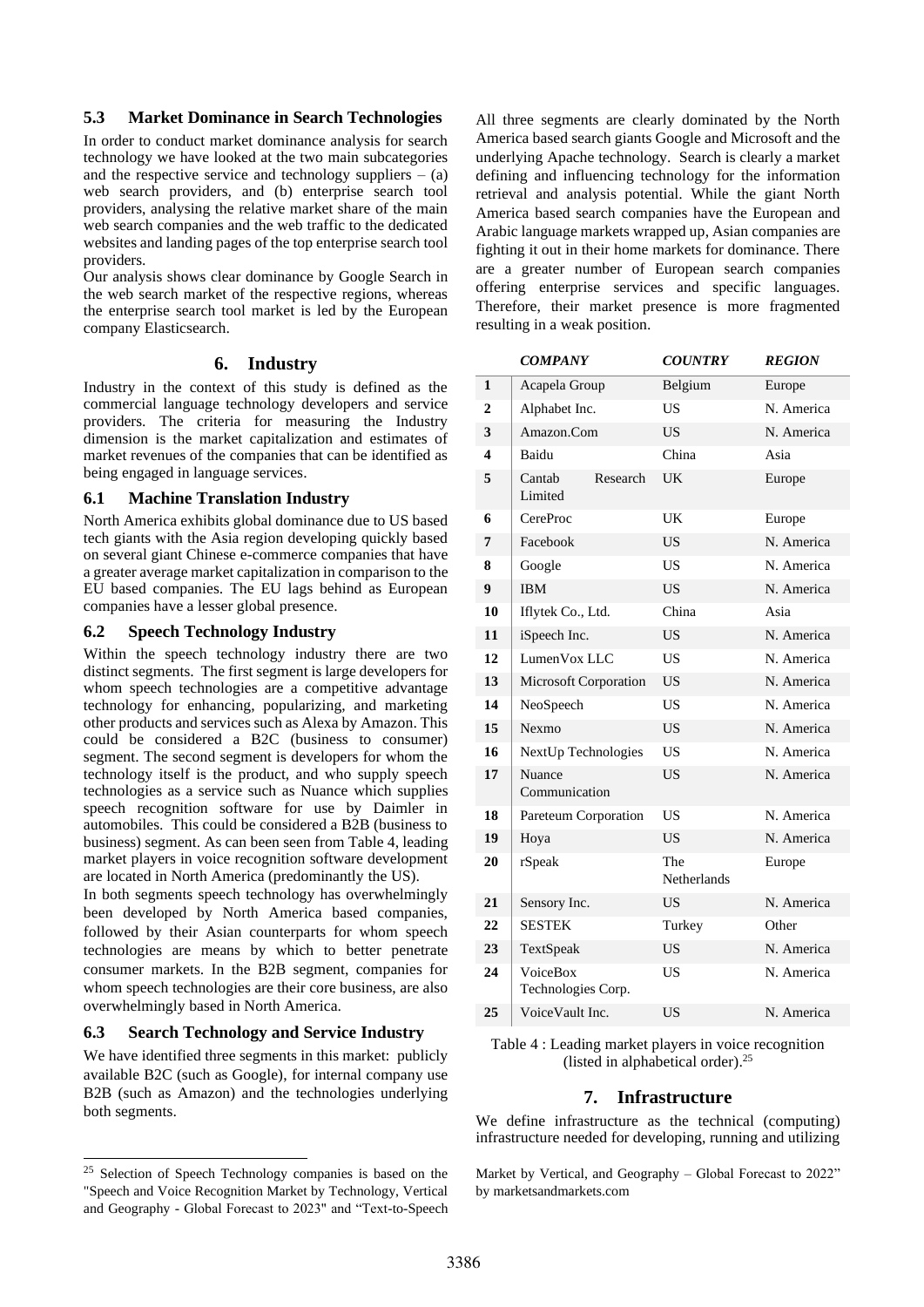computationally intensive services. While organizational infrastructure (associations and other networking structures) could be evaluated as rather similar for all three regions, the computational infrastructure is more developed by North American headquartered global players (e.g., Google, Microsoft, and Amazon). Europe lacks high performance computational resources which could be an obstacle and result in slower R&D of computationally heavy LTs in Europe.

Availability and access to computing infrastructure is key to developing competitive high-performance LT services. For this analysis we made a regional comparison of both generic ICT infrastructure as well as cloud computing resources affecting development and usage of LT services. Rapid development of cloud computing democratizes access to the high performance computing needed for developing state-of-the-art machine translation systems. Running machine translation services on the cloud also dramatically extends the reach of machine translation.

According to estimations by the European Commission, Europe needs to invest close to \$800bn in its digital infrastructure to catch up with the United States and China.<sup>26</sup> Although this is a total estimation that includes investments in fiber-optics networks, 5G networks and other ICT infrastructure, a substantial part of these investments are needed to meet European demand for high performance computing (HPC) power.

Europe is lagging behind other global economic powers in providing computing power for computing intensive applications. Although Europe consumes 29% of global HPC resources it supplies less than 5% of them [\(Figure](#page-6-0) 7). $27$ 



<span id="page-6-0"></span>Figure 7: Europe's consumption of the global HPC resources (29%) versus HPC resources supplied in Europe (5%).

# **8. Data**

As indicators for data availability by region, we analysed the (1) availability of open data, (2) access to proprietary data resources and (3) legal regulations of the data usage.

<sup>27</sup> Impact assessment. Accompanying the document Proposal for a Council Regulation on establishing the European High-Performance Computing Joint Undertaking.

# **8.1 Data for Machine Translation**

In our study we came to the conclusion that Europe outperforms North America and Asia in terms of developed and freely accessible language resources that play an essential role in the development of machine translation systems. In regard to proprietary data and user generated content, global online US and Asia companies have a strong advantage versus European players. Finally, European copyright regulation is much more restrictive for data usage compared to the United States. Lack of the fair use principle makes huge volumes of copyright protected data inaccessible to European researchers and machine translation developers. At the same time US businesses and research institutions reap an advantage by using this data based on the fair use exception.

# **8.2 Data for Speech Technologies**

Our study shows that the majority of open databases for speech resources originate primarily in America, Europe comes in second. There are no notable open speech databases in Asia. Most speech data are available for English and Mandarin, some data are available for German, French, Italian and Spanish. A lack of open speech and text resources for less resourced languages (i.e., speech/text corpora, external language-specific tools) for the acoustic and language models, respectively, are among key reasons for the speech technology quality gap between languages.

# **8.3 Data for Search Technologies**

Almost all contemporary search systems are based on datadriven techniques that train computers to improve search and information retrieval. In particular, user activity history is the most crucial data for ranking search results by their popularity and relevance. As indicators for data availability by region, we analysed (1) the total visits of top10 most popular web search sites and (2) usage of language in internet.

By having reviewed both indicators it must be concluded that North America due to the Google's dominance in web search and the online dominance of English language, receives the highest ranking in data availability, followed by Europe with its diversity of multilingual data for European languages. Meanwhile Chinese lags behind in the availability of data, although spoken by approximately the same amount of Internet users as European languages. InternetWorldStats estimates the number of English language Internet users is25.4%, while Chinese is used by 19.30% of Internet users.<sup>28</sup> Although Chinese is the second largest language in terms of number of users, the total number of European Internet users exceeds it. Therefore, "top ten language" as criteria used to identify advantages for data must be carefully evaluated.

# **9. Conclusions and Recommendations**

Graphical summaries of the comparative ranking below [\(Figure 8,](#page-7-0) [Figure 9,](#page-7-1) [Figure 10\)](#page-7-2) provide a visual overview of the relative positions (based on a score from one to three)

<sup>26</sup> https://www.reuters.com/article/us-europe-digitalizationoettinger-idUSKCN1174M9?il=0

<sup>28</sup> <https://www.internetworldstats.com/stats7.htm>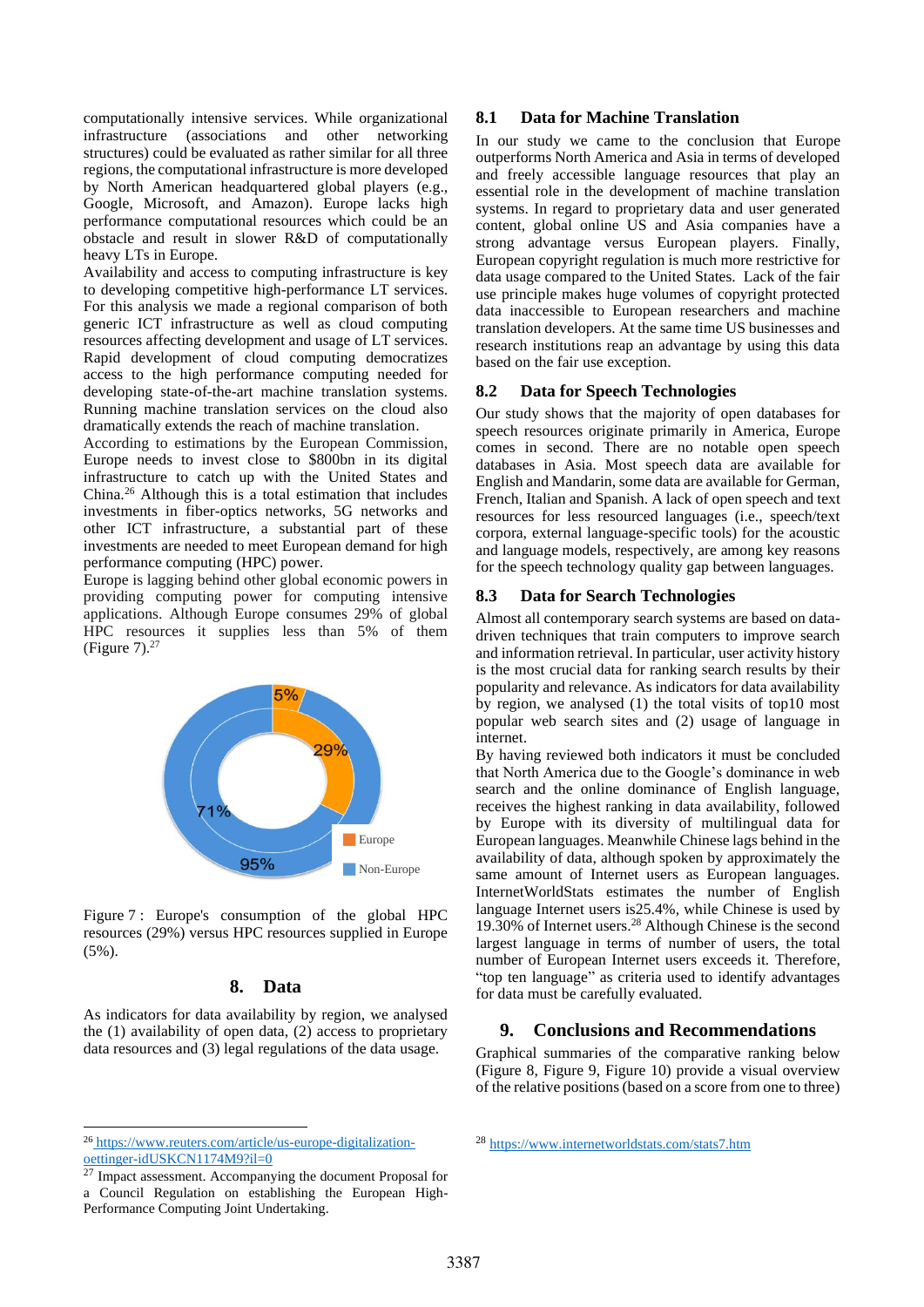of the major economic regions (markets) within the dimensions we have selected to juxtapose.

The study demonstrates that Europe is traditionally strong in research and innovation but has problems in scaling innovations and conquering market share. A fragmented market is one of the issues strongly influencing the development of European language technology. The LT ecosystem should get a boost in order to support further growth. Europe needs a basic European Language Infrastructure for natural language processing, which would provide basic LT services and datasets for all languages. Technology providers, potential customers, and research should have a place to cooperate.

Language technology is a powerful enabler allowing small and large European businesses to reach out to new geographical markets. The European market by definition is multilingual and needs multilingual solutions. European companies also need efficient multilingual solutions to reach linguistically diverse global markets. Thus, it is extremely important for Europe to develop its own language technologies in order to avoid dependence on US/Asian providers.

Public intervention is needed to address market failures. Public procurement is an efficient approach to drive public demand for essential multilingual solutions for Europe. Public procurement of the European multilingual infrastructure should serve as a major driver for the growth and consolidation of the European LT industry, to avoid dependence on existing market monopolies. Implementation of corresponding public procurement policies should raise the demand for new products and services, foster the supply of new products, encourage their faster and more efficient production, and in general improve competitiveness of the LT sector.

The next frontier in LT development is deep language understanding – systems that can learn, interact and explain themselves, to do to it reliably and across languages. To achieve that, Europe should continue investing in basic and applied research. However, an increase in research efficiency is necessary, and the next scientific breakthrough is very much awaited. There is a need for an holistic approach on the European, national, and regional levels for coordination of actions and policies and to line up research activities and projects. Politics, business, research and society should all participate in the initiative. European LT industry should reap the benefits from close involvement in the initiative, providing industry-driven challenges, guiding and monitoring research progress, evaluating research results in prototype solutions, and transferring research achievements into innovative applications for the European and global market.



<span id="page-7-0"></span>Figure 8 : Comparative position of European machine translation market versus North America and Asia regions.



<span id="page-7-1"></span>Figure 9: Comparative position of European speech technology market versus North America and Asia regions.



<span id="page-7-2"></span>Figure 10 : Comparative position of European search technology market versus North America and Asia regions

# **9. Acknowledgements**

This study has been funded by the CEF Automated Translation programme project SMART 2016/0103.